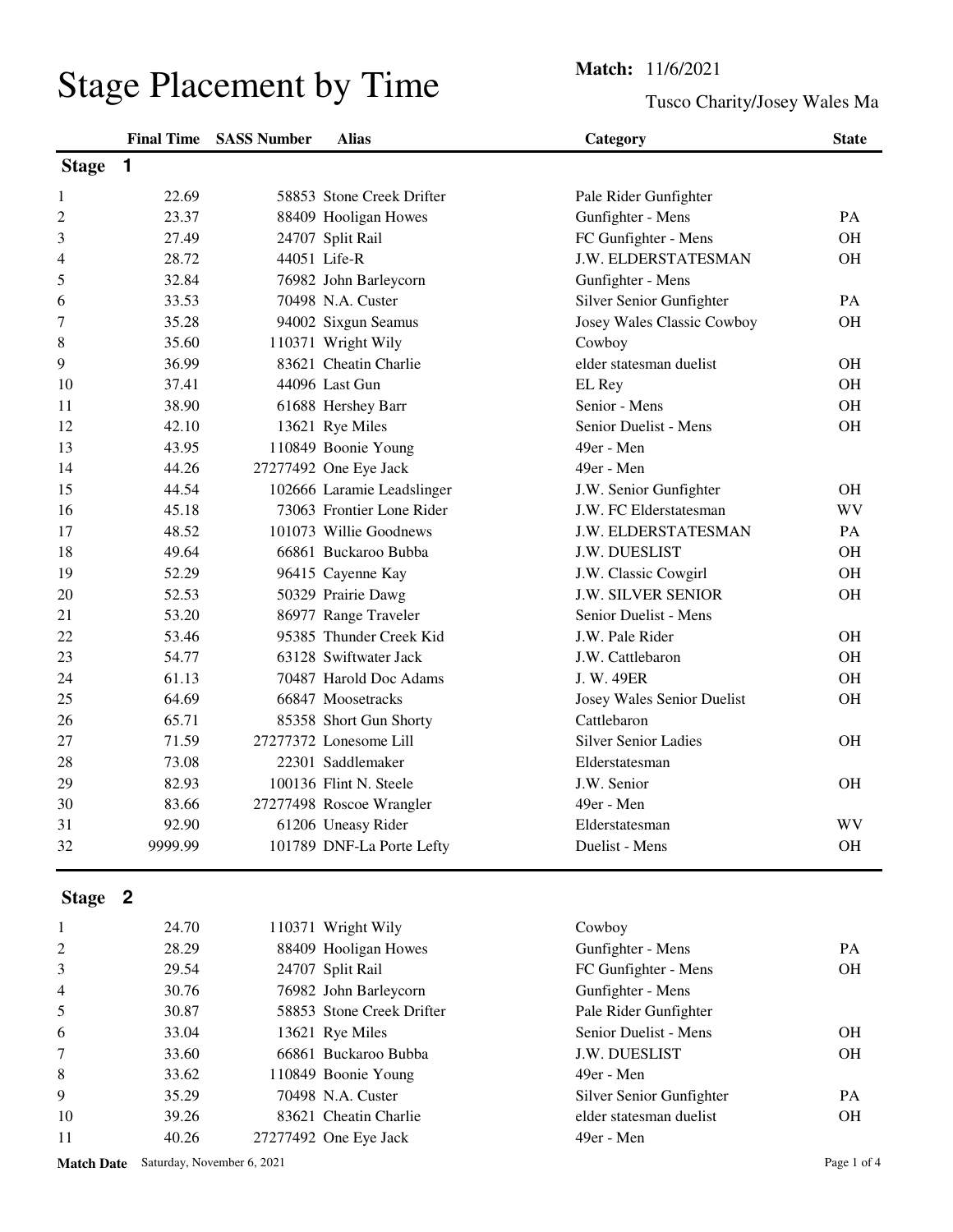|                | <b>Final Time</b> | <b>SASS Number</b> | <b>Alias</b>               | Category                    | <b>State</b> |
|----------------|-------------------|--------------------|----------------------------|-----------------------------|--------------|
| 12             | 42.63             |                    | 44096 Last Gun             | EL Rey                      | <b>OH</b>    |
| 13             | 43.34             |                    | 70487 Harold Doc Adams     | J. W. 49ER                  | <b>OH</b>    |
| 14             | 48.22             |                    | 63128 Swiftwater Jack      | J.W. Cattlebaron            | <b>OH</b>    |
| 15             | 51.00             |                    | 94002 Sixgun Seamus        | Josey Wales Classic Cowboy  | <b>OH</b>    |
| 16             | 53.15             |                    | 73063 Frontier Lone Rider  | J.W. FC Elderstatesman      | <b>WV</b>    |
| 17             | 53.28             |                    | 102666 Laramie Leadslinger | J.W. Senior Gunfighter      | <b>OH</b>    |
| 18             | 53.67             |                    | 66847 Moosetracks          | Josey Wales Senior Duelist  | <b>OH</b>    |
| 19             | 54.95             |                    | 101073 Willie Goodnews     | J.W. ELDERSTATESMAN         | PA           |
| 20             | 55.98             |                    | 86977 Range Traveler       | Senior Duelist - Mens       |              |
| 21             | 59.53             |                    | 96415 Cayenne Kay          | J.W. Classic Cowgirl        | <b>OH</b>    |
| 22             | 61.70             |                    | 44051 Life-R               | J.W. ELDERSTATESMAN         | <b>OH</b>    |
| 23             | 63.71             |                    | 100136 Flint N. Steele     | J.W. Senior                 | <b>OH</b>    |
| 24             | 64.57             |                    | 61688 Hershey Barr         | Senior - Mens               | OH           |
| 25             | 66.09             |                    | 50329 Prairie Dawg         | <b>J.W. SILVER SENIOR</b>   | <b>OH</b>    |
| 26             | 66.12             |                    | 95385 Thunder Creek Kid    | J.W. Pale Rider             | <b>OH</b>    |
| 27             | 73.84             |                    | 27277498 Roscoe Wrangler   | 49er - Men                  |              |
| 28             | 74.01             |                    | 85358 Short Gun Shorty     | Cattlebaron                 |              |
| 29             | 86.54             |                    | 22301 Saddlemaker          | Elderstatesman              |              |
| 30             | 92.12             |                    | 27277372 Lonesome Lill     | <b>Silver Senior Ladies</b> | <b>OH</b>    |
| 31             | 117.13            |                    | 61206 Uneasy Rider         | Elderstatesman              | <b>WV</b>    |
| 32             | 9999.99           |                    | 101789 DNF-La Porte Lefty  | Duelist - Mens              | OH           |
|                |                   |                    |                            |                             |              |
| Stage 3        |                   |                    |                            |                             |              |
| 1              | 24.48             |                    | 110371 Wright Wily         | Cowboy                      |              |
| $\overline{c}$ | 26.60             |                    | 58853 Stone Creek Drifter  | Pale Rider Gunfighter       |              |
| 3              | 27.97             |                    | 88409 Hooligan Howes       | Gunfighter - Mens           | PA           |
| 4              | 28.03             |                    | 44051 Life-R               | J.W. ELDERSTATESMAN         | <b>OH</b>    |
| 5              | 29.62             |                    | 70498 N.A. Custer          | Silver Senior Gunfighter    | PA           |
| 6              | 29.82             |                    | 24707 Split Rail           | FC Gunfighter - Mens        | <b>OH</b>    |
| 7              | 31.49             |                    | 76982 John Barleycorn      | Gunfighter - Mens           |              |
| 8              | 33.44             |                    | 83621 Cheatin Charlie      | elder statesman duelist     | <b>OH</b>    |
| 9              | 36.85             |                    | 101073 Willie Goodnews     | J.W. ELDERSTATESMAN         | PA           |
| 10             | 36.98             |                    | 110849 Boonie Young        | 49er - Men                  |              |
| 11             | 37.36             |                    | 66861 Buckaroo Bubba       | J.W. DUESLIST               | <b>OH</b>    |
| 12             | 39.37             |                    | 13621 Rye Miles            | Senior Duelist - Mens       | OH           |
| 13             | 39.92             |                    | 94002 Sixgun Seamus        | Josey Wales Classic Cowboy  | <b>OH</b>    |
| 14             | 42.37             |                    | 73063 Frontier Lone Rider  | J.W. FC Elderstatesman      | <b>WV</b>    |
| 15             | 44.28             |                    | 27277492 One Eye Jack      | 49er - Men                  |              |
| 16             | 45.13             |                    | 95385 Thunder Creek Kid    | J.W. Pale Rider             | <b>OH</b>    |
| 17             | 47.17             |                    | 44096 Last Gun             | EL Rey                      | OH           |
| 18             | 50.18             |                    | 61688 Hershey Barr         | Senior - Mens               | <b>OH</b>    |
| 19             | 50.25             |                    | 102666 Laramie Leadslinger | J.W. Senior Gunfighter      | OH           |
| 20             | 51.52             |                    | 96415 Cayenne Kay          | J.W. Classic Cowgirl        | <b>OH</b>    |
| 21             | 57.49             |                    | 86977 Range Traveler       | Senior Duelist - Mens       |              |
| 22             | 57.74             |                    | 63128 Swiftwater Jack      | J.W. Cattlebaron            | <b>OH</b>    |

 57.90 70487 Harold Doc Adams J. W. 49ER OH 24 61.56 50329 Prairie Dawg J.W. SILVER SENIOR OH

 63.22 66847 Moosetracks Josey Wales Senior Duelist OH 65.20 100136 Flint N. Steele J.W. Senior OH

61.96 85358 Short Gun Shorty Cattlebaron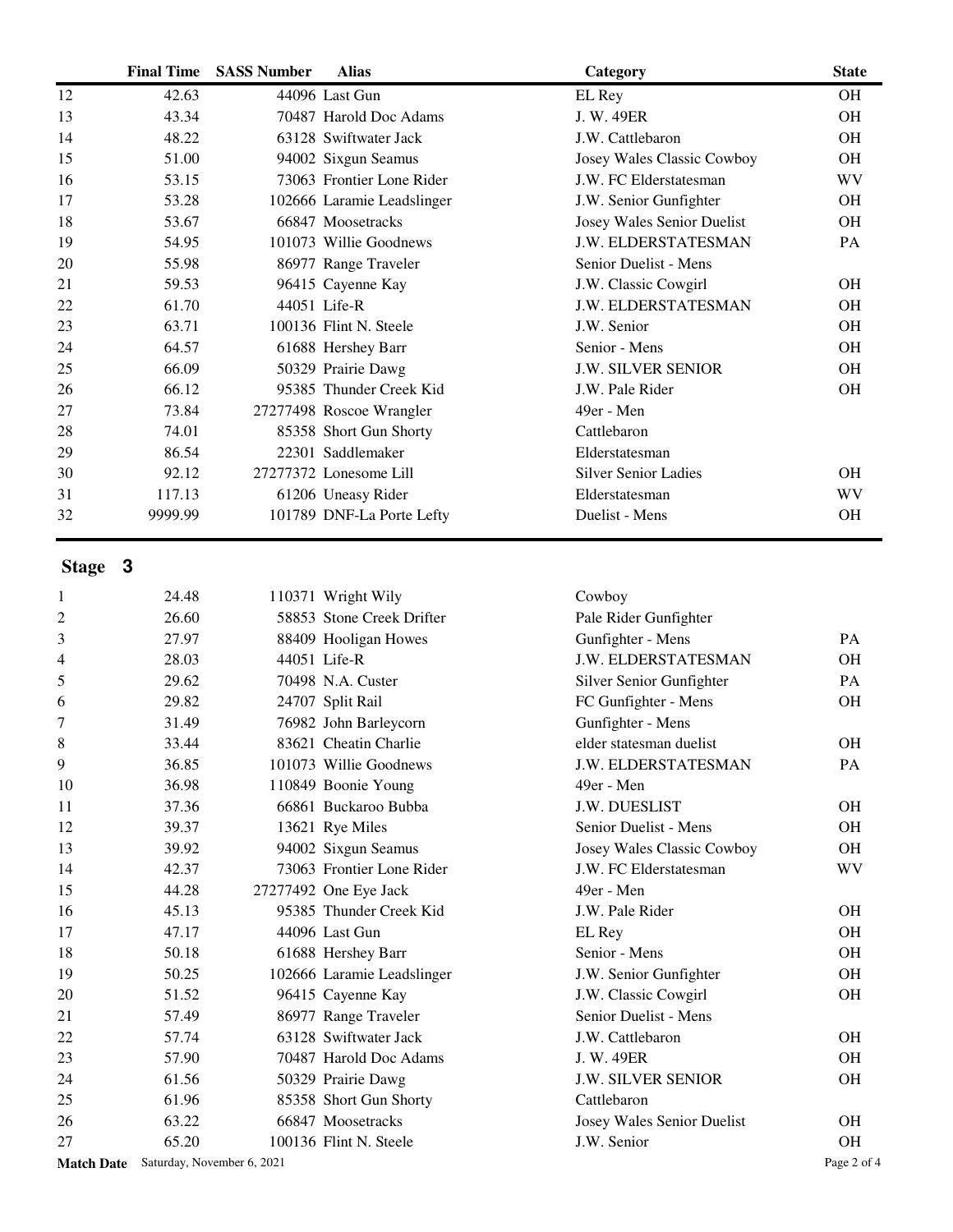|    |         | <b>Final Time SASS Number</b> | <b>Alias</b>              | Category                    | <b>State</b> |
|----|---------|-------------------------------|---------------------------|-----------------------------|--------------|
| 28 | 67.14   |                               | 27277498 Roscoe Wrangler  | 49er - Men                  |              |
| 29 | 74.76   |                               | 27277372 Lonesome Lill    | <b>Silver Senior Ladies</b> | OН           |
| 30 | 82.69   |                               | 22301 Saddlemaker         | Elderstatesman              |              |
| 31 | 98.44   |                               | 61206 Uneasy Rider        | Elderstatesman              | WV           |
| 32 | 9999.99 |                               | 101789 DNF-La Porte Lefty | Duelist - Mens              | OН           |

## **Stage 4**

| 1  | 21.22   | 110371 Wright Wily         | Cowboy                      |           |
|----|---------|----------------------------|-----------------------------|-----------|
| 2  | 25.12   | 44051 Life-R               | J.W. ELDERSTATESMAN         | <b>OH</b> |
| 3  | 27.51   | 76982 John Barleycorn      | Gunfighter - Mens           |           |
| 4  | 28.38   | 24707 Split Rail           | FC Gunfighter - Mens        | <b>OH</b> |
| 5  | 29.76   | 70498 N.A. Custer          | Silver Senior Gunfighter    | PA        |
| 6  | 29.79   | 88409 Hooligan Howes       | Gunfighter - Mens           | PA        |
| 7  | 30.67   | 83621 Cheatin Charlie      | elder statesman duelist     | <b>OH</b> |
| 8  | 35.60   | 58853 Stone Creek Drifter  | Pale Rider Gunfighter       |           |
| 9  | 36.56   | 110849 Boonie Young        | 49er - Men                  |           |
| 10 | 38.76   | 13621 Rye Miles            | Senior Duelist - Mens       | OH        |
| 11 | 39.16   | 61688 Hershey Barr         | Senior - Mens               | <b>OH</b> |
| 12 | 39.27   | 102666 Laramie Leadslinger | J.W. Senior Gunfighter      | <b>OH</b> |
| 13 | 40.17   | 44096 Last Gun             | EL Rey                      | <b>OH</b> |
| 14 | 43.52   | 27277492 One Eye Jack      | 49er - Men                  |           |
| 15 | 46.78   | 94002 Sixgun Seamus        | Josey Wales Classic Cowboy  | OH        |
| 16 | 48.19   | 100136 Flint N. Steele     | J.W. Senior                 | <b>OH</b> |
| 17 | 48.65   | 50329 Prairie Dawg         | <b>J.W. SILVER SENIOR</b>   | <b>OH</b> |
| 18 | 49.90   | 66847 Moosetracks          | Josey Wales Senior Duelist  | <b>OH</b> |
| 19 | 49.93   | 95385 Thunder Creek Kid    | J.W. Pale Rider             | <b>OH</b> |
| 20 | 53.46   | 63128 Swiftwater Jack      | J.W. Cattlebaron            | <b>OH</b> |
| 21 | 54.48   | 101073 Willie Goodnews     | <b>J.W. ELDERSTATESMAN</b>  | PA        |
| 22 | 54.78   | 86977 Range Traveler       | Senior Duelist - Mens       |           |
| 23 | 57.34   | 96415 Cayenne Kay          | J.W. Classic Cowgirl        | <b>OH</b> |
| 24 | 58.01   | 61206 Uneasy Rider         | Elderstatesman              | <b>WV</b> |
| 25 | 59.25   | 73063 Frontier Lone Rider  | J.W. FC Elderstatesman      | <b>WV</b> |
| 26 | 60.23   | 66861 Buckaroo Bubba       | J.W. DUESLIST               | <b>OH</b> |
| 27 | 60.94   | 85358 Short Gun Shorty     | Cattlebaron                 |           |
| 28 | 64.52   | 70487 Harold Doc Adams     | J. W. 49ER                  | <b>OH</b> |
| 29 | 68.40   | 27277372 Lonesome Lill     | <b>Silver Senior Ladies</b> | OH        |
| 30 | 70.79   | 27277498 Roscoe Wrangler   | 49er - Men                  |           |
| 31 | 101.21  | 22301 Saddlemaker          | Elderstatesman              |           |
| 32 | 9999.99 | 101789 DNF-La Porte Lefty  | Duelist - Mens              | <b>OH</b> |

## **Stage 5**

| $\overline{1}$ | 18.98 | 110371 Wright Wily        | Cowboy                   |           |
|----------------|-------|---------------------------|--------------------------|-----------|
| 2              | 26.30 | 88409 Hooligan Howes      | Gunfighter - Mens        | <b>PA</b> |
| 3              | 28.47 | 76982 John Barleycorn     | Gunfighter - Mens        |           |
| $\overline{4}$ | 28.86 | 24707 Split Rail          | FC Gunfighter - Mens     | OН        |
| 5              | 29.58 | 83621 Cheatin Charlie     | elder statesman duelist  | OН        |
| -6             | 30.25 | 70498 N.A. Custer         | Silver Senior Gunfighter | <b>PA</b> |
| $\tau$         | 30.80 | 58853 Stone Creek Drifter | Pale Rider Gunfighter    |           |
| 8              | 30.90 | 13621 Rye Miles           | Senior Duelist - Mens    | OН        |